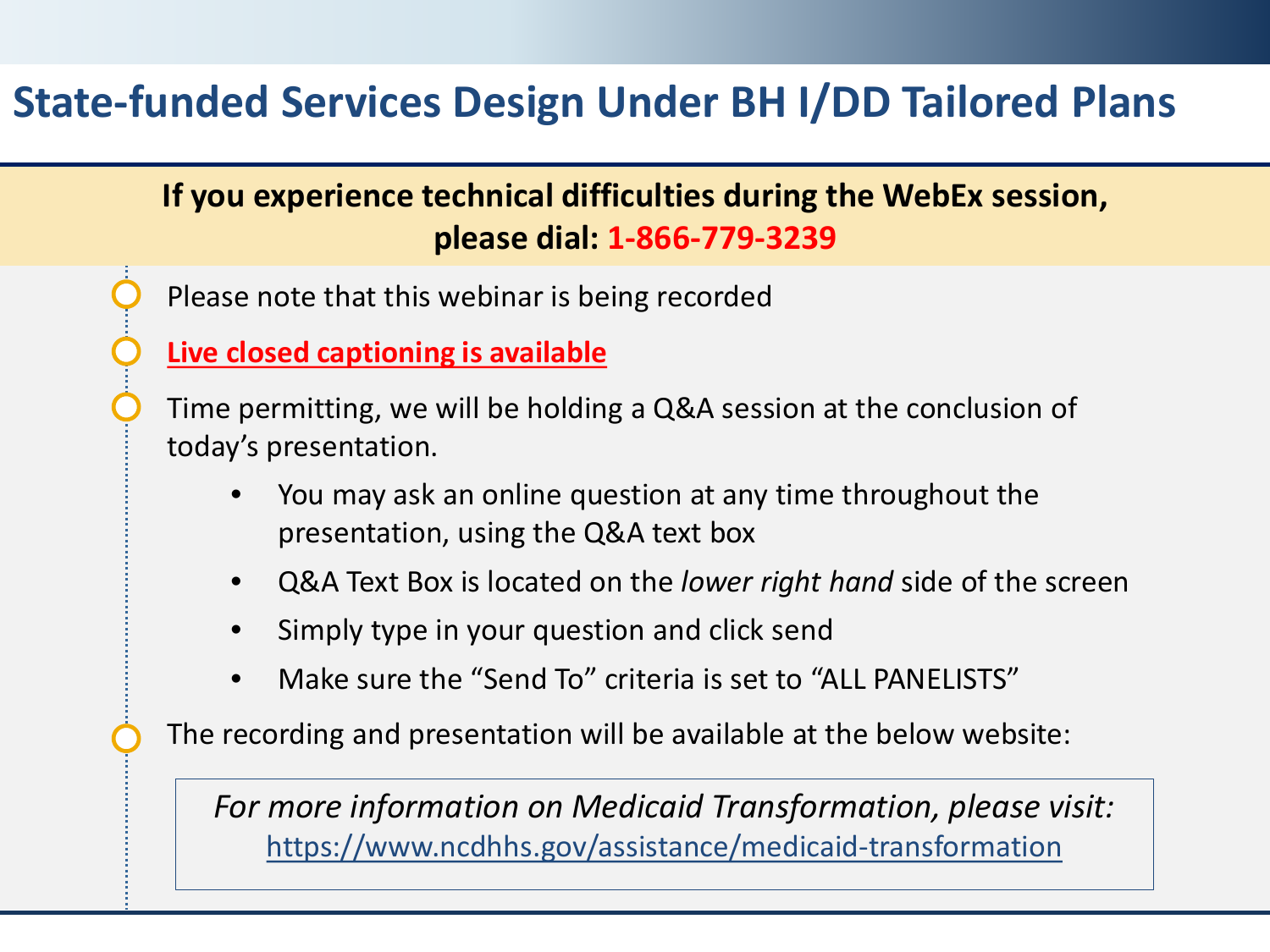

# **State-funded Services Design Under BH I/DD Tailored Plans**

**January 24, 2020**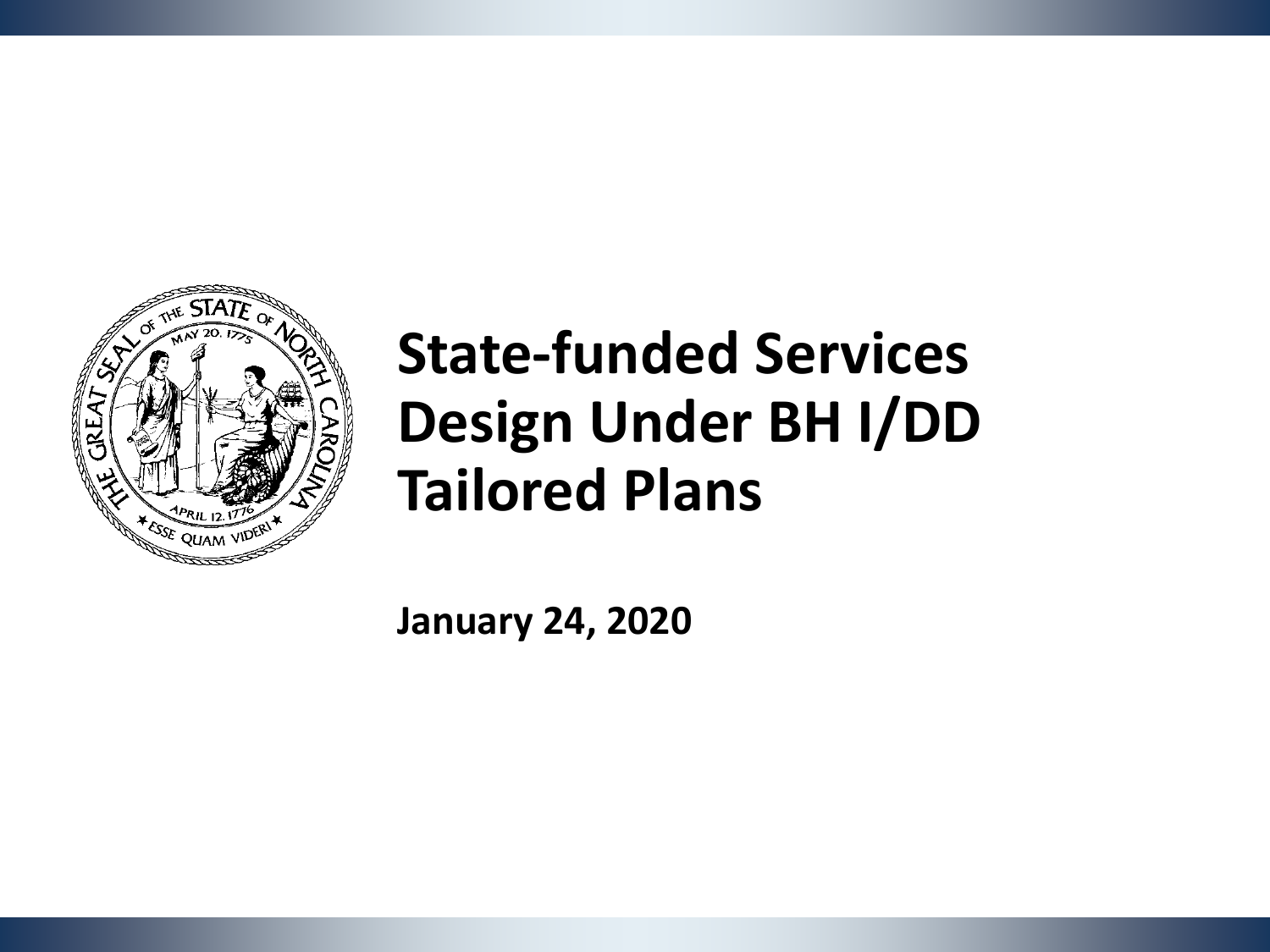#### **Overview of Materials**

**Background and Guiding Principles**

**Provision of State-funded Services** 

**Community Integration: In-Reach, Transition and Diversion**

**Local Health Functions**

**Accountability**

**What To Do Next**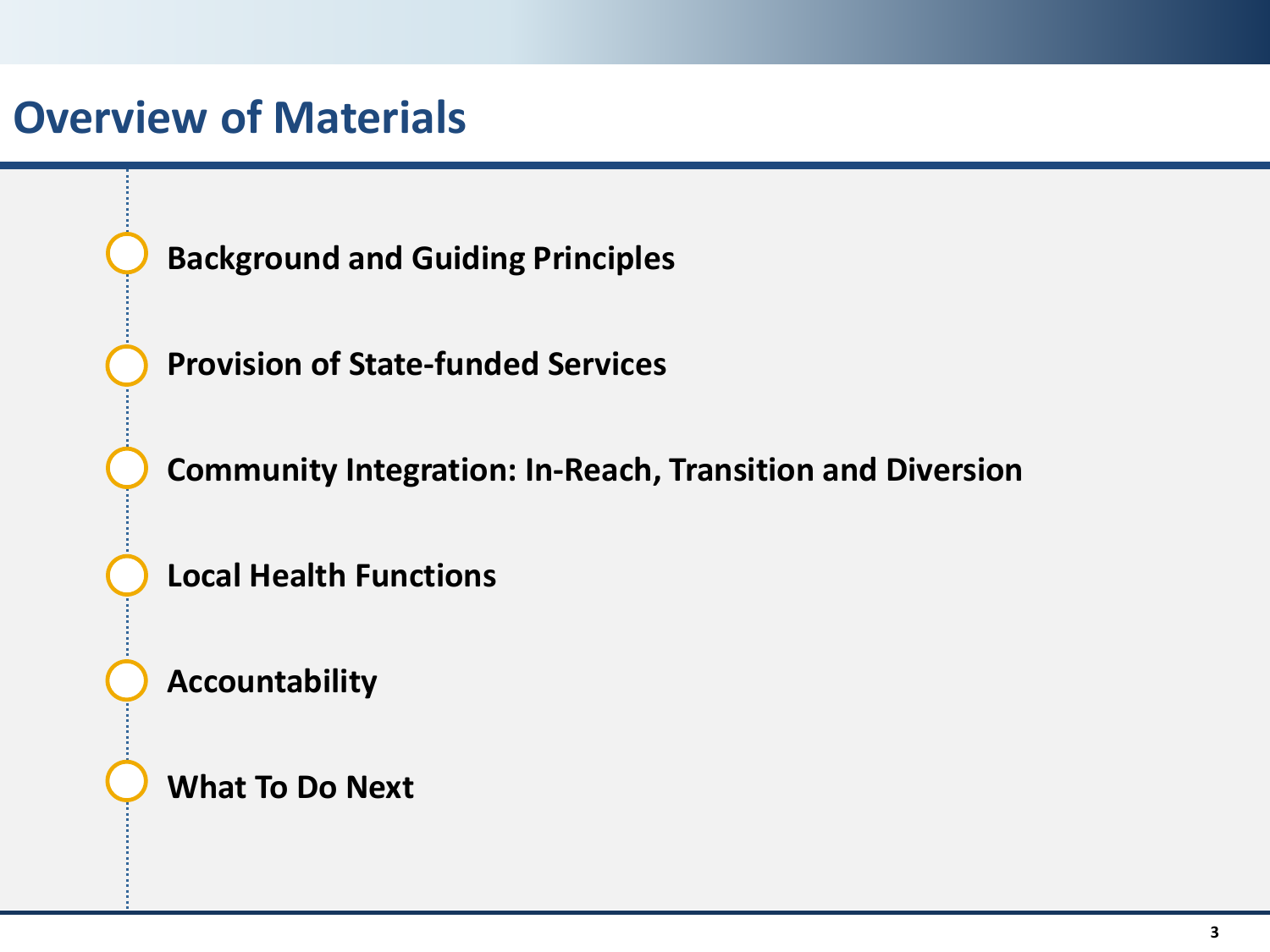### **Background and Guiding Principles**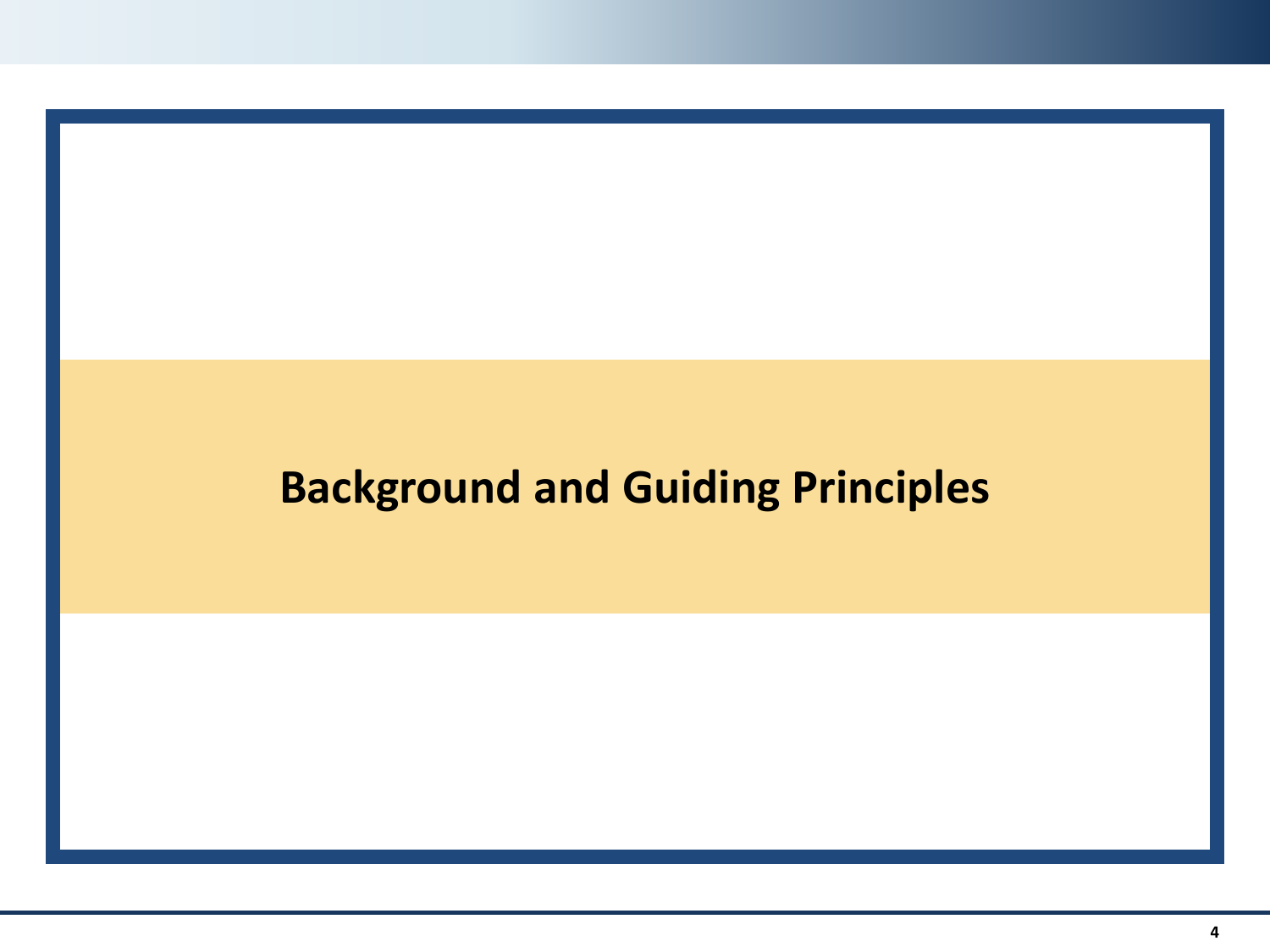#### **What are State-funded Services?**

- State-funded Services refer to non-Medicaid behavioral health, I/DD and TBI services provided to uninsured individuals and *under*insured individuals (e.g., a Medicaid beneficiary or an individual with private coverage for a service that is not covered)
- **State-funded Services are supported through a limited pool of funding** authorized by the General Assembly and a variety of federal grants
- State-funded Services are **not** Medicaid and are not considered entitlements
- Local Management Entities-Managed Care Organizations (LME-MCOs) manage State-funded, as well as Medicaid, behavioral health, I/DD and TBI services today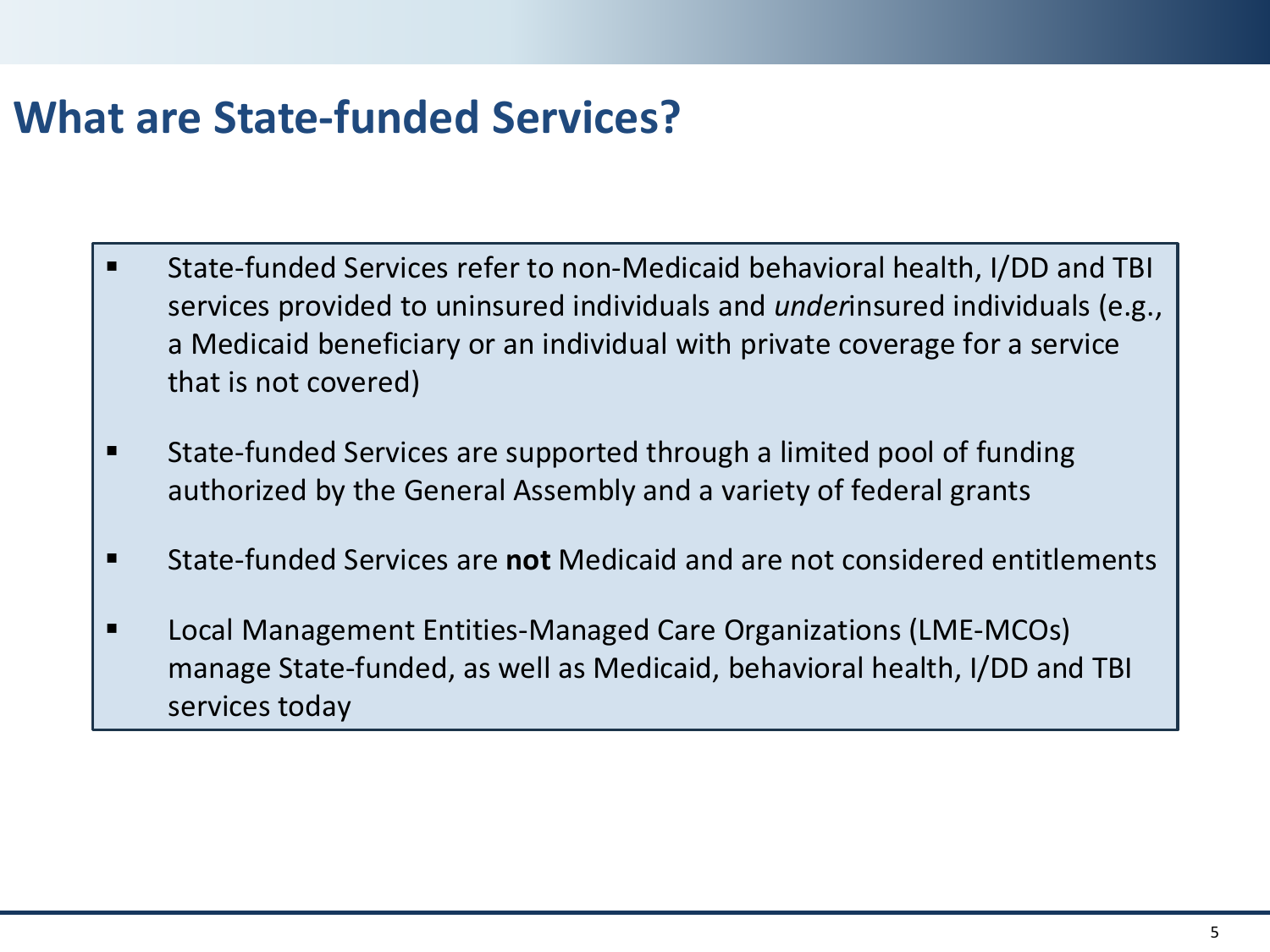### **State-funded Services Under BH I/DD Tailored Plans Paper**

**On December 30, North Carolina's Department of Health and Human Services (Department) released the North Carolina's Design for State-funded Services Under Behavioral Health and Intellectual/Developmental Disability (BH I/DD) Tailored Plans Policy Paper for public comment**



**The paper details the Department's vision for Statefunded BH, I/DD and traumatic brain injury (TBI) services under BH I/DD Tailored Plan and covers:**

- Eligibility, services, and care management for Statefunded Services
- Continuation of the Transitions to Community Living Initiative (TCLI) principles
- "Local health functions" community-wide health prevention and promotion activities – in the context of Medicaid Transformation, and
- BH I/DD Tailored Plan accountability for the above

**The [paper is available at https://files.nc.gov/ncdhhs/State-funded-Services-Policy-Paper-](https://files.nc.gov/ncdhhs/State-funded-Services-Policy-Paper-20191230.pdf)20191230.pdf and the Department is accepting comments until January 29, 2020**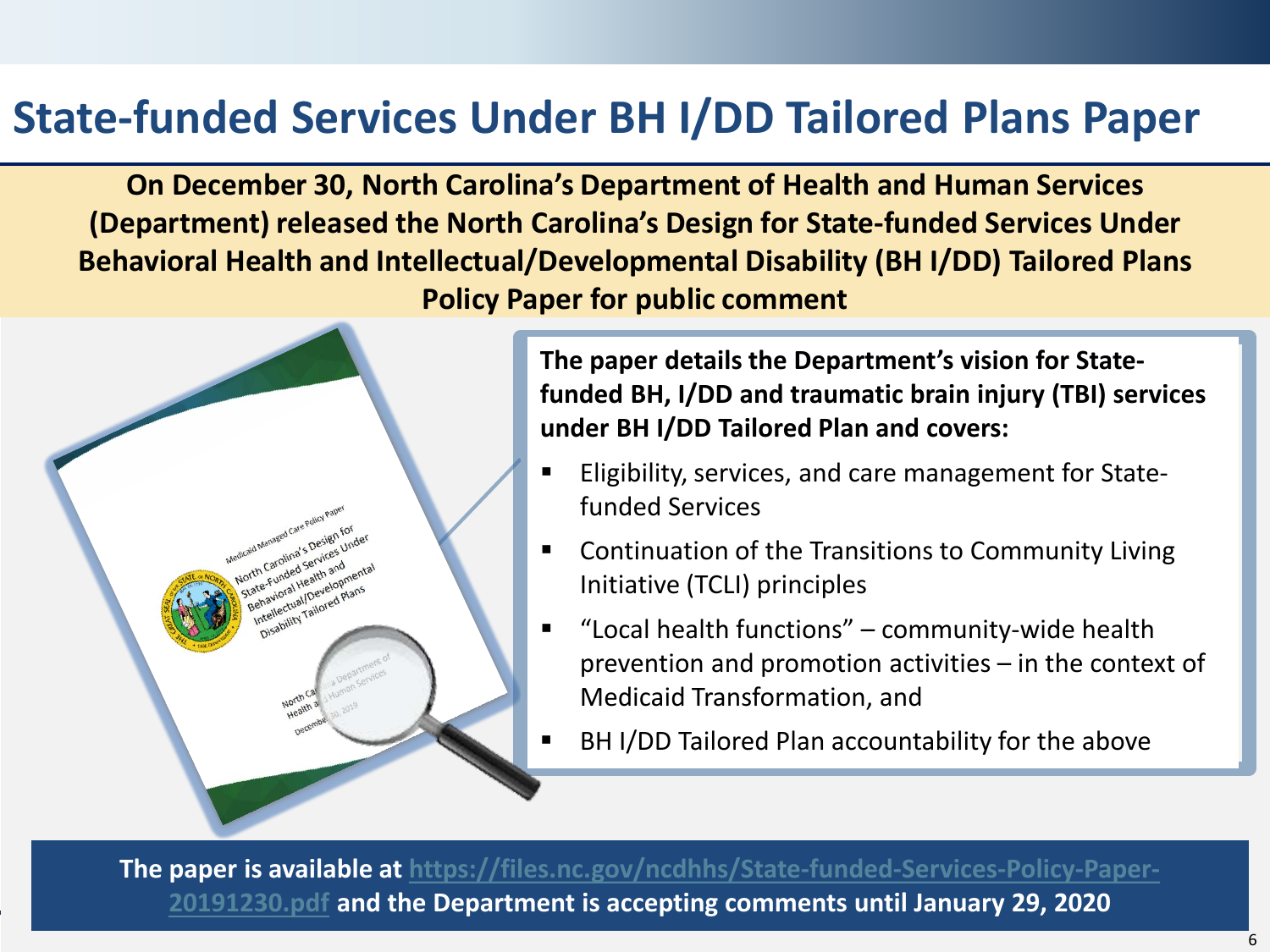# **Medicaid Managed Care Transition**

**Both standard plans and BH I/DD Tailored Plans will provide a robust set of physical health, behavioral health, long-term services and supports, and pharmacy benefits to Medicaid and NC Health Choice beneficiaries**

#### **Standard Plans**

 Will serve the majority of Medicaid beneficiaries, including those with mild to moderate behavioral conditions —including mental health and substance use disorders

#### **BH I/DD Tailored Plans**

- Will serve populations with more serious behavioral health conditions, I/DD and TBI
- Will offer additional behavioral health and I/DD services, including
	- *State-funded behavioral health, I/DD and TBI services*
	- 1915(c) Innovations and TBI services
	- Additional high intensity Medicaid behavioral health services

**For now, North Carolina's move to Medicaid Managed Care has been suspended. Individuals will continue access Medicaid and State-funded behavioral health, I/DD and TBI services through the LME-MCOs as they do today**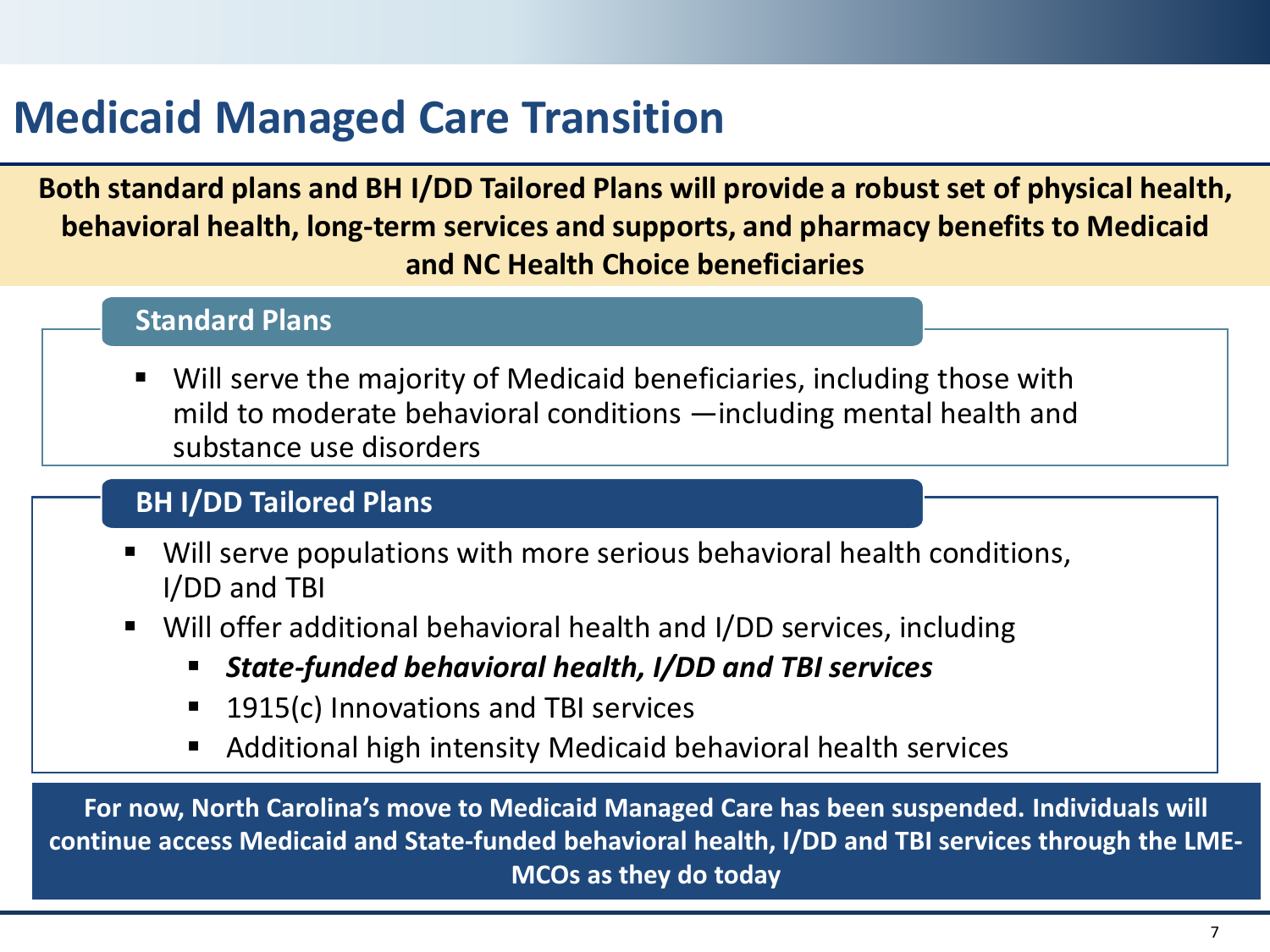#### **Department's Vision for State-funded Services**

**The Department used the following guiding principles to inform the design and improve the delivery of State-funded Services under BH I/DD Tailored Plans:**



\*The Department established TCLI following a settlement agreement with the United States Department of Justice in 2012 to ensure that adults living with serious mental illness can choose where they would like to live and have the supports and services that they need to successfully live in the community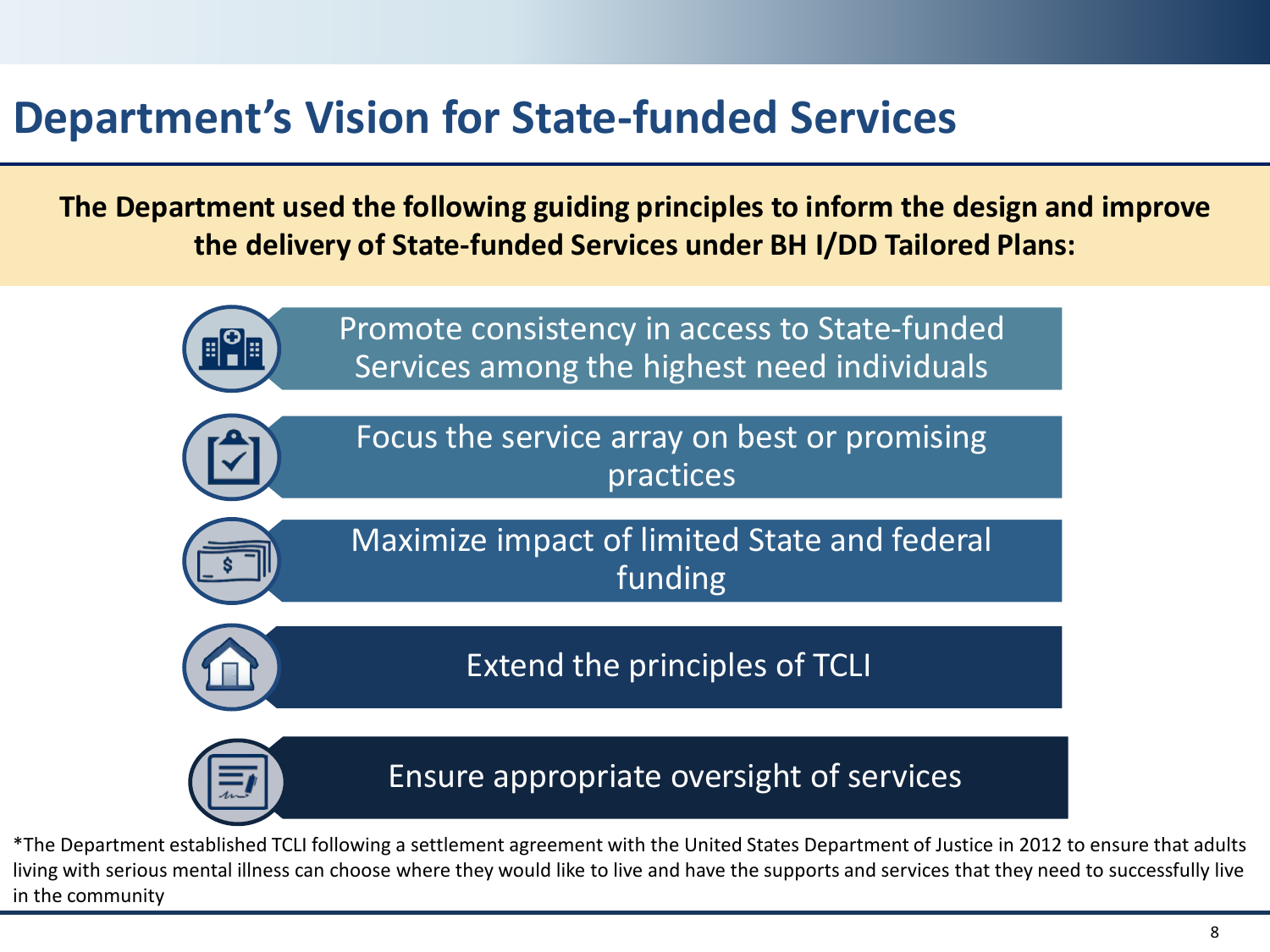#### **Provision of State-funded Services**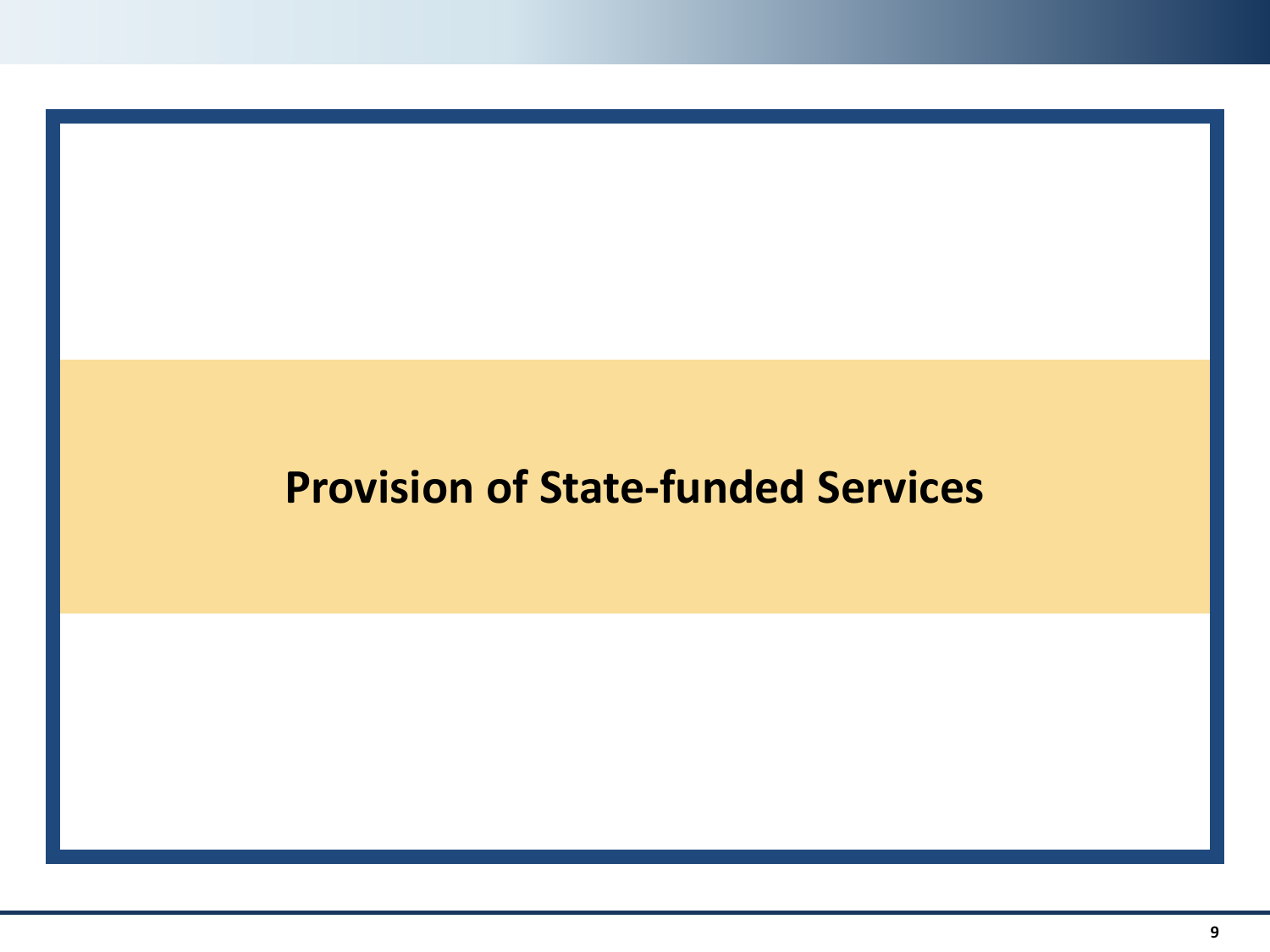# **Eligibility**

**BH I/DD Tailored Plans will be required to use standardized eligibility criteria as an initial screening of eligibility for State-funded Services**

| <b>Criteria</b>                                                          | <b>For Behavioral Health Services</b>                                                                                                                                                                                                                                                                                                                   | For I/DD and TBI Services                                                                                                                                                    |
|--------------------------------------------------------------------------|---------------------------------------------------------------------------------------------------------------------------------------------------------------------------------------------------------------------------------------------------------------------------------------------------------------------------------------------------------|------------------------------------------------------------------------------------------------------------------------------------------------------------------------------|
| <b>Income Limit</b>                                                      | $\leq$ 300% of the federal poverty level<br>٠<br>(annual income of \$37,470 for an individual in<br>2020)                                                                                                                                                                                                                                               | No specific income limits<br>п                                                                                                                                               |
| <b>Insurance</b><br>Status/Other<br><b>Financial</b><br><b>Resources</b> | Uninsured OR<br>٠<br>Insured with third-party insurance (including<br>ш<br>Medicaid):<br>Does not cover the State-funded service and<br>there is no clinically appropriate alternative<br>available under third-party/Medicaid<br>coverage, or<br>Covers the State-funded SUD service, but<br>$\blacksquare$<br>associated cost sharing is unaffordable | Uninsured, OR<br>Third-party coverage, including<br>п<br>Medicaid, does not cover required<br>service appropriate alternative<br><b>AND</b><br>Applied for Medicaid coverage |
|                                                                          | As a best practice: Applied for Medicaid coverage                                                                                                                                                                                                                                                                                                       |                                                                                                                                                                              |

**The Department will work with stakeholders on the implementation of eligibility criteria to ensure that they are as streamlined and simplified as possible for consumers and providers**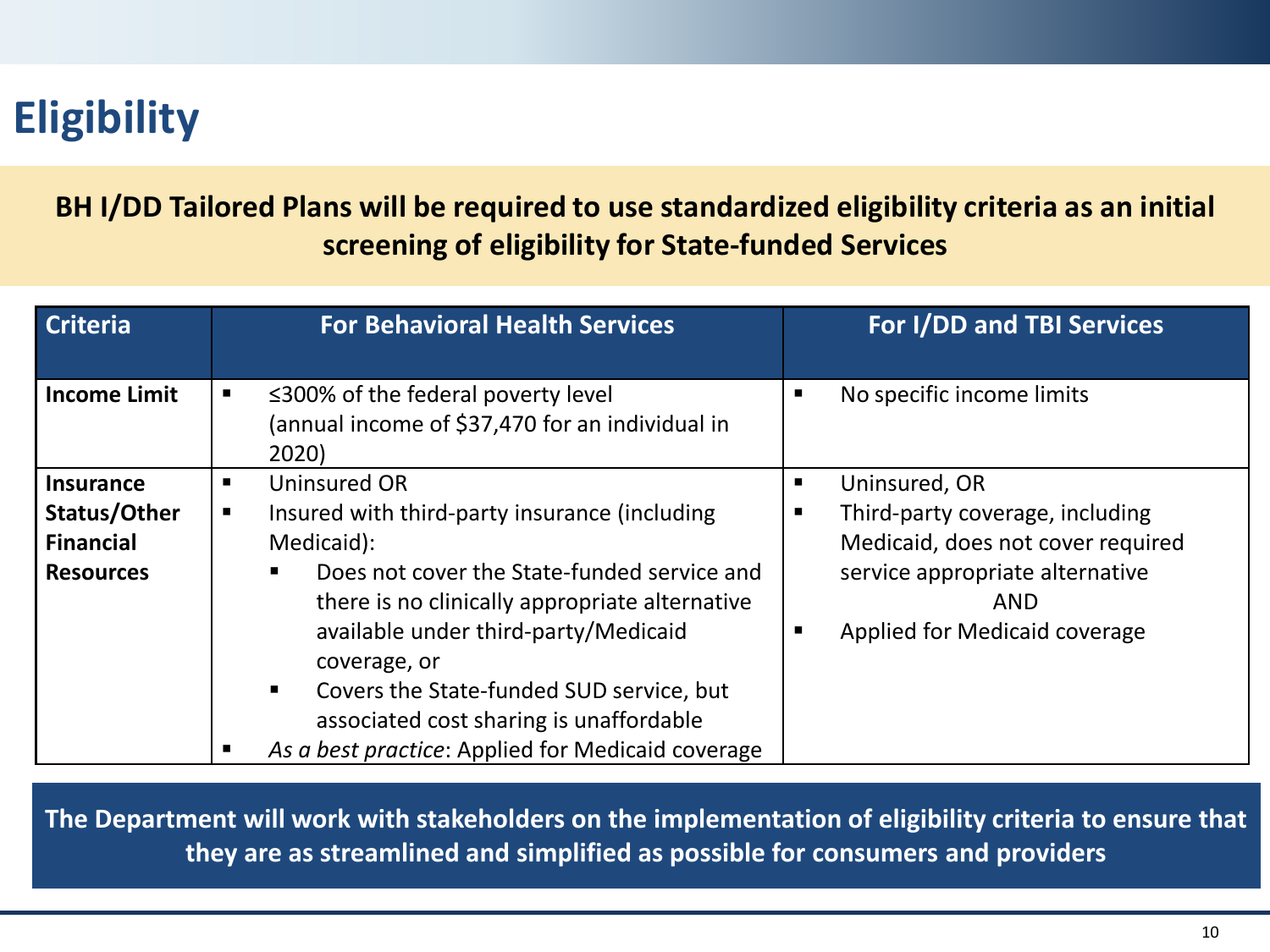### **State-funded Services Array**

#### **BH I/DD Tailored Plans will be required to offer a standard set of State-funded Services targeted to each disability group**

- The Department will work with stakeholders to determine which of the services listed below will be required across all BH I/DD Tailored Plans and which will be optional
- The Department will review and update its service definitions for current services and develop service definitions for new services
- Current recipients will be able to maintain access to their current or equivalent services if they meet medical necessity

| <b>State-Funded Services Offered by BH I/DD Tailored Plans</b> |                                             |                            |  |
|----------------------------------------------------------------|---------------------------------------------|----------------------------|--|
| <b>New services are italicized</b>                             |                                             |                            |  |
| <b>All-Disability</b>                                          | <b>Adult Mental Health</b>                  | <b>Child Mental Health</b> |  |
| <b>Behavioral health urgent care</b>                           | Assertive community treatment<br>п          | Intensive in-home services |  |
| • Diagnostic assessment                                        | Assertive engagement                        | High fidelity wraparound   |  |
| ■ Facility based crisis for adults                             | Community support team<br>п                 | Mental health day          |  |
| ■ Facility based crisis for children and                       | Partial hospitalization                     | treatment                  |  |
| adults                                                         | Psychosocial rehabilitation<br>п            | Multi-systemic therapy     |  |
| ■ Inpatient behavioral health services                         | Mental health recovery services*            | Respite                    |  |
| including three way contract beds                              | Individual placement and support (IPS)<br>п |                            |  |
| • Mobile crisis management                                     | Transition management service               |                            |  |
| • Outpatient service                                           | Case management                             |                            |  |
|                                                                | Peer supports                               |                            |  |

\*These services will incorporate current service definitions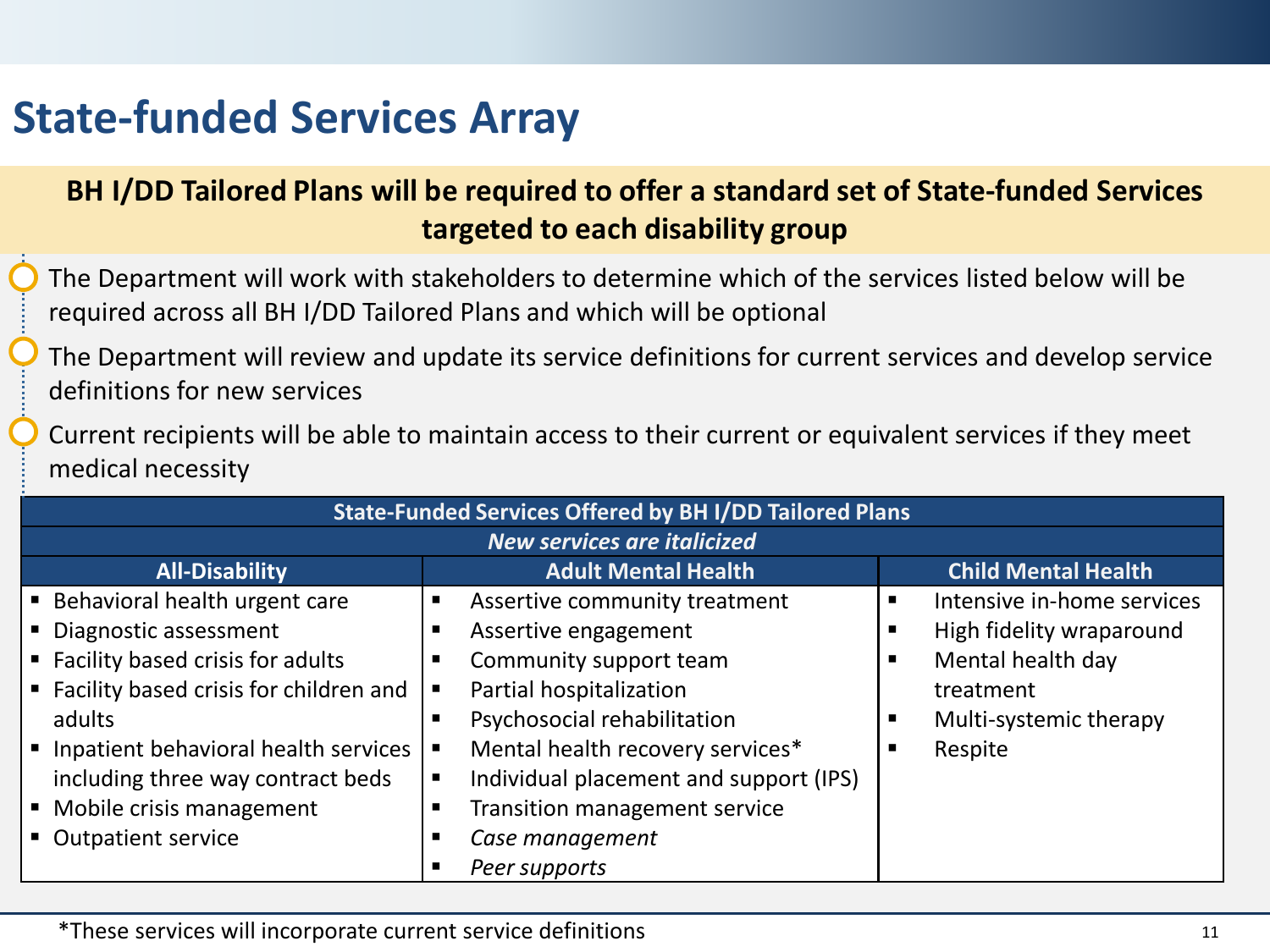# **State-funded Services Array (Cont'd)**

#### **BH I/DD Tailored Plans will be required to offer a standard set of State-funded Services targeted to each disability group**

| <b>State-Funded Services Offered by BH I/DD Tailored Plans</b>                                                                                                            |                                                                                                                                                                                                                                                                                                                                                                                                                                                                                                                                                                                                                                                                                                                                                                                                               |  |  |  |
|---------------------------------------------------------------------------------------------------------------------------------------------------------------------------|---------------------------------------------------------------------------------------------------------------------------------------------------------------------------------------------------------------------------------------------------------------------------------------------------------------------------------------------------------------------------------------------------------------------------------------------------------------------------------------------------------------------------------------------------------------------------------------------------------------------------------------------------------------------------------------------------------------------------------------------------------------------------------------------------------------|--|--|--|
| <b>New services are italicized</b>                                                                                                                                        |                                                                                                                                                                                                                                                                                                                                                                                                                                                                                                                                                                                                                                                                                                                                                                                                               |  |  |  |
| I/DD and TBI                                                                                                                                                              | <b>SUD</b><br>(American Society of Addiction Medicine (ASAM) levels are in parenthesis)                                                                                                                                                                                                                                                                                                                                                                                                                                                                                                                                                                                                                                                                                                                       |  |  |  |
| Meaningful day and prevocational<br>services*<br>■ TBI long-term residential<br>rehabilitation services<br>■ Residential services*<br>- Respite<br>■ Supported employment | Ambulatory detoxification services (1.0 & 2.0-withdrawal management (WM))<br>п<br>Assertive engagement<br>п<br>Alcohol or drug abuse treatment center (ADATC) detoxification<br>Outpatient opioid treatment (OTP)<br>Non-hospital medical detoxification (3.7-WM)<br>Substance use residential supports*<br>Social setting detoxification (3.2-WM)<br>Substance abuse halfway house (3.1)<br>Substance abuse comprehensive outpatient treatment (2.5)<br>Substance abuse intensive outpatient program (2.1)<br>Substance abuse medically monitored community residential treatment (3.7)<br>Substance abuse non-medical community residential treatment (3.5)<br>Case management<br>Peer supports<br>Supported employment<br>Clinically managed population specific high intensity residential services (3.3) |  |  |  |

\*These services will incorporate current service definitions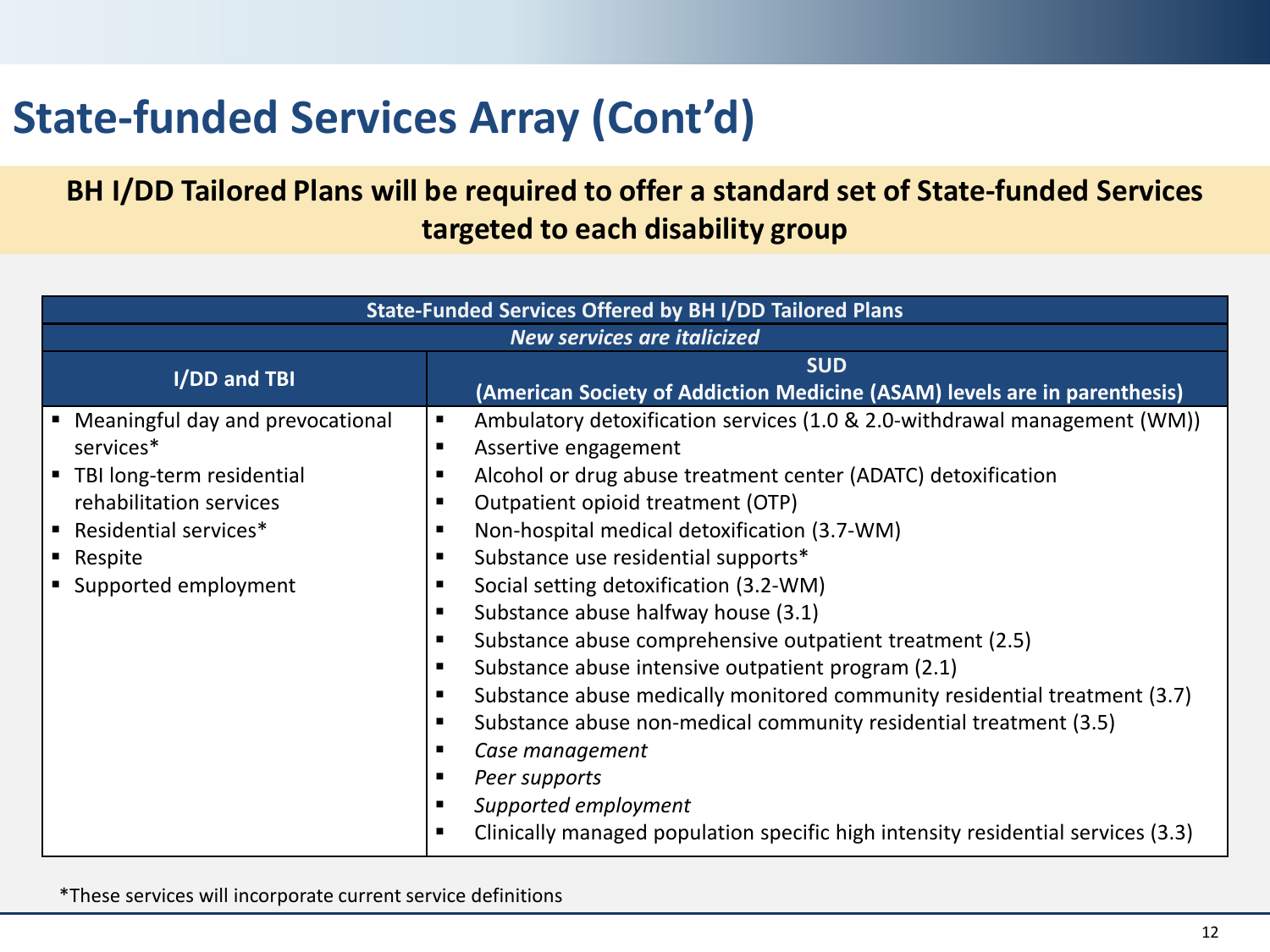#### **Care Management**

**BH I/DD Tailored Plans will be required to provide care management to certain high-needs populations obtaining State-funded Services**

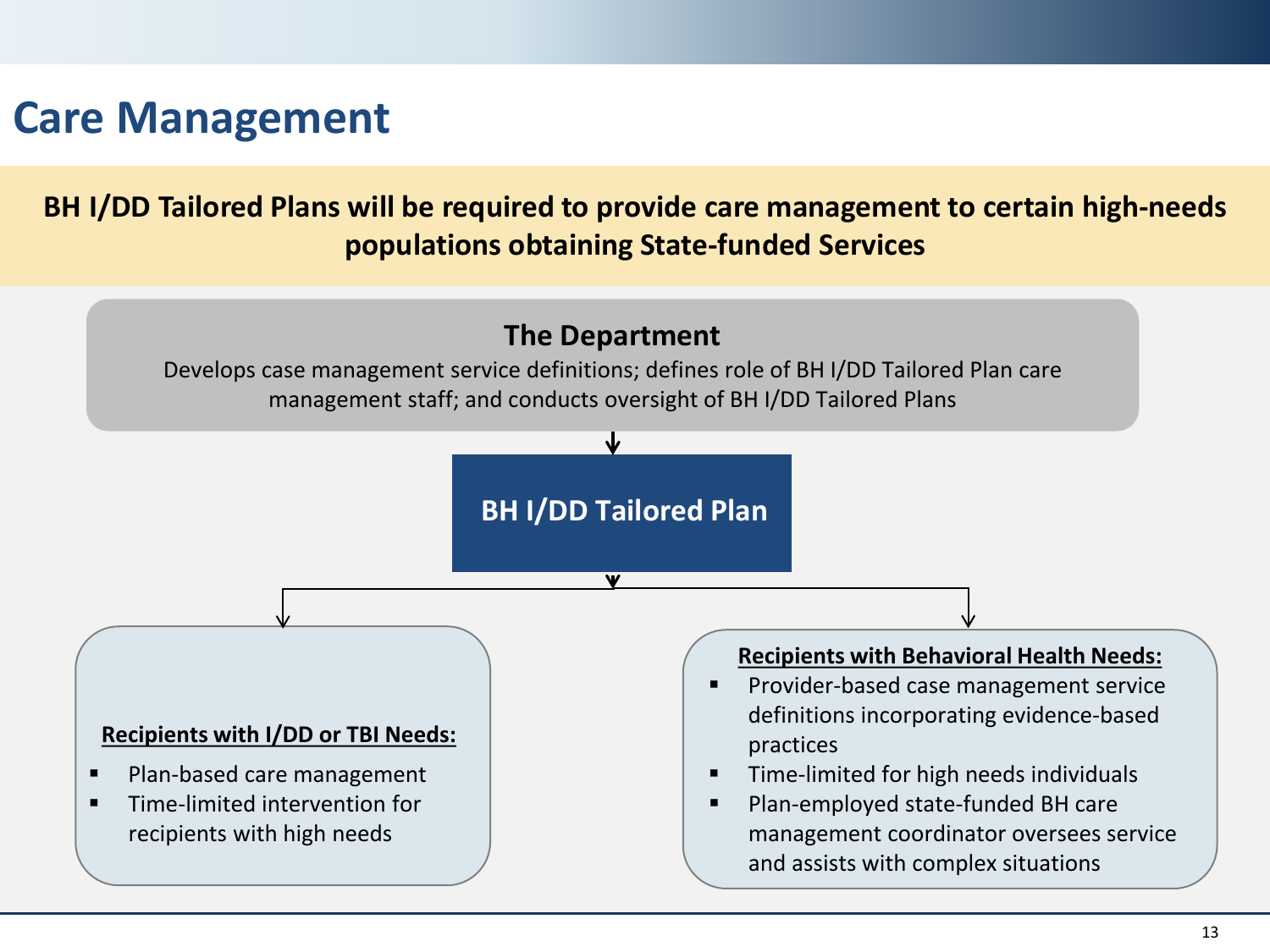# **I/DD and TBI Care Management**

**BH I/DD Tailored Plan employed care managers will provide short-term care management to select uninsured, high needs adult recipients with I/DD and TBI diagnoses**

#### **I/DD and TBI Care Manager Responsibilities Include:**



Conducting care management comprehensive assessments and developing individual support plans (ISPs)

Coordinating State-funded Services

Connecting recipients to programs and resources that can assist in securing pre-vocational and vocational opportunities

Providing in-person assistance for securing Medicaid coverage

Providing referral, information, and assistance in obtaining/maintaining available medical services (e.g., Federally Qualified Health Centers and Rural Health Centers), communitybased resources and social support services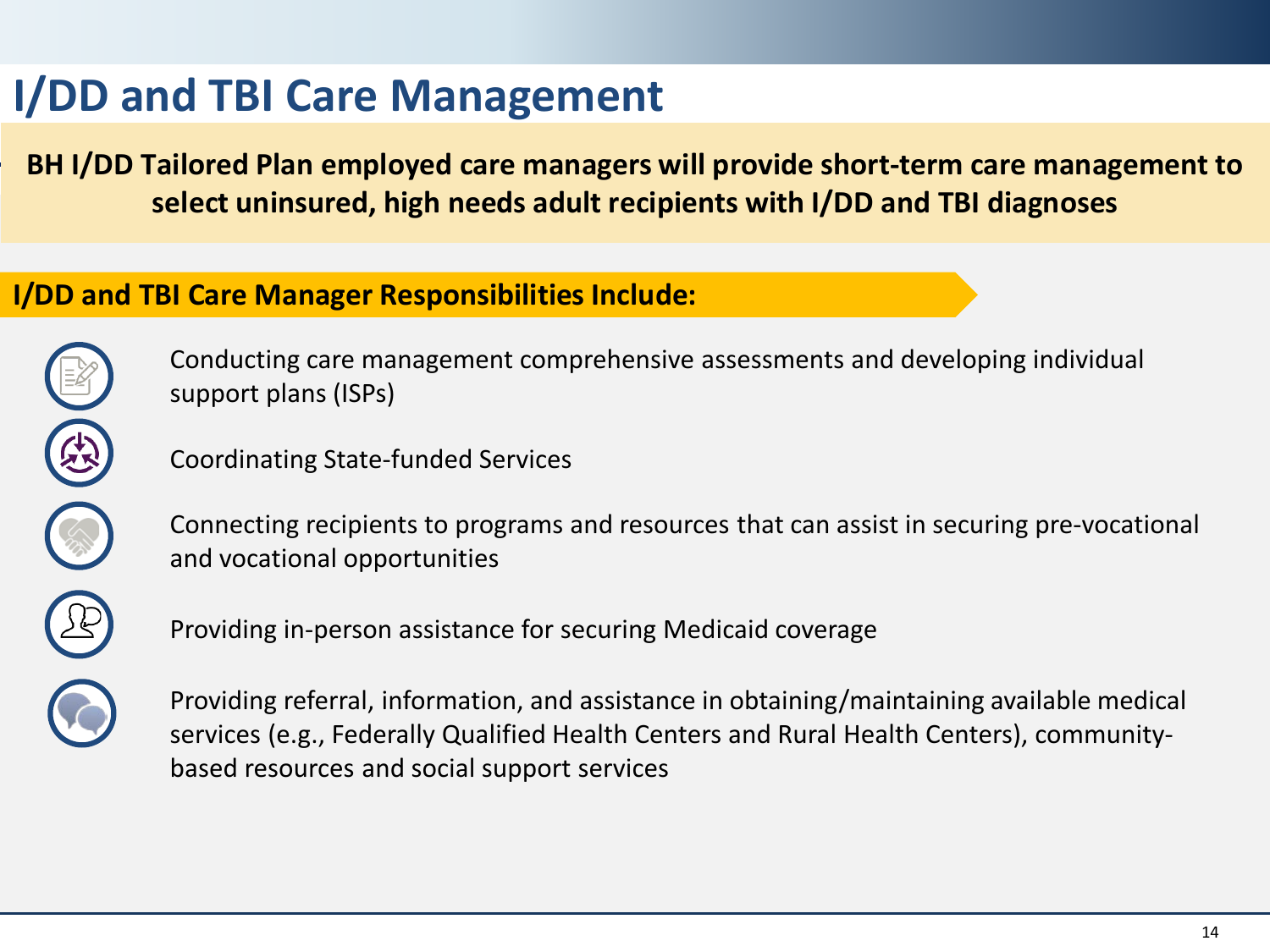#### **BH Provider-Based Case Management**

**The Department is also developing new case management service definitions for uninsured adult and child recipients with significant behavioral health needs**

#### **Service definitions to specify:**

- **IF Individuals eligible for the service**
- **Providers qualified to offer the service**
- **Staffing and training requirements**
- **Utilization management requirements**
- **Fidelity monitoring requirements**
- **Billing requirements**

*BH I/DD Tailored Plans will employ State-funded behavioral health care management coordinator to oversee the new case management services*

**AIH DD SAS** 

nd Substance Abuse Services

State-Funded Enhanced Mental Hea

<sup>ished: December 15, 2019</sub></sup>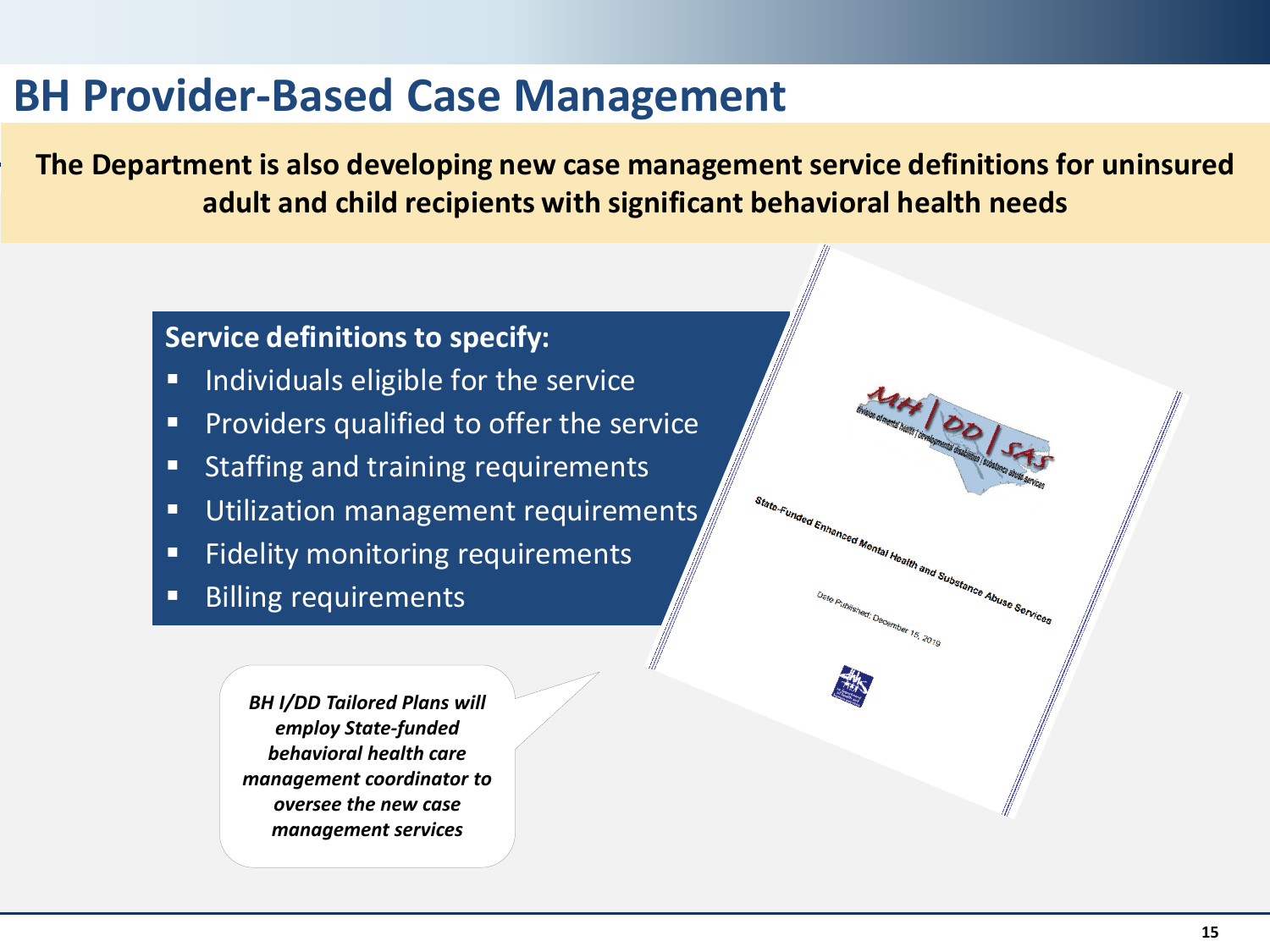### **Provider Networks**

**BH I/DD Tailored Plans will be required to develop and deepen provider capacity for priority, evidence –based or best practice services**

#### **Requirements Include:**



**Meeting time, distance and appointment wait time standards for covered services** 



**Submitting a network access plan that details approach for meeting standards**



**Developing an approach for delivering culturally competent care to target groups, including:**

- **Blind or visually impaired individuals**
- **Deaf or hard of hearing individuals**
- **URED** Veterans and their families
- **Pregnant women with SUD**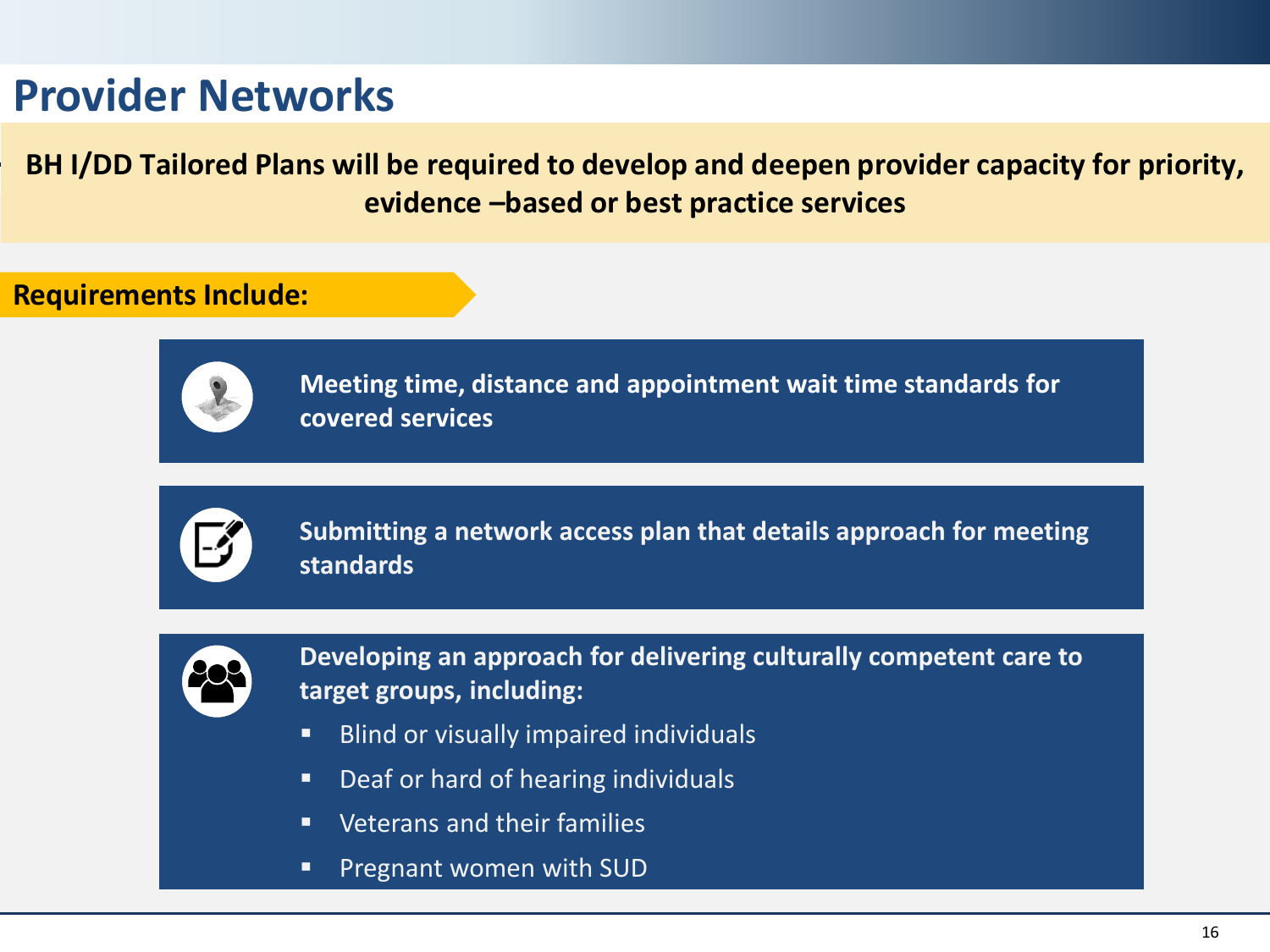### **Complaints and Appeals**

**BH I/DD Tailored Plans will be required to establish a complaints and appeals system to support recipients of State-funded Services**

#### **The appeals process will include:**

Plan-level appeals process for utilization review decisions to deny, reduce, suspend or terminate State-funded Services

Access to Non-Medicaid State Appeals Hearing Process

#### **To support recipients, BH I/DD Tailored Plans will:**

Use strategies to resolve complaints and appeals at the lowest level that meets recipients' needs

Provide recipients with reasonable assistance throughout the complaint and appeals process, such as providing interpreter services

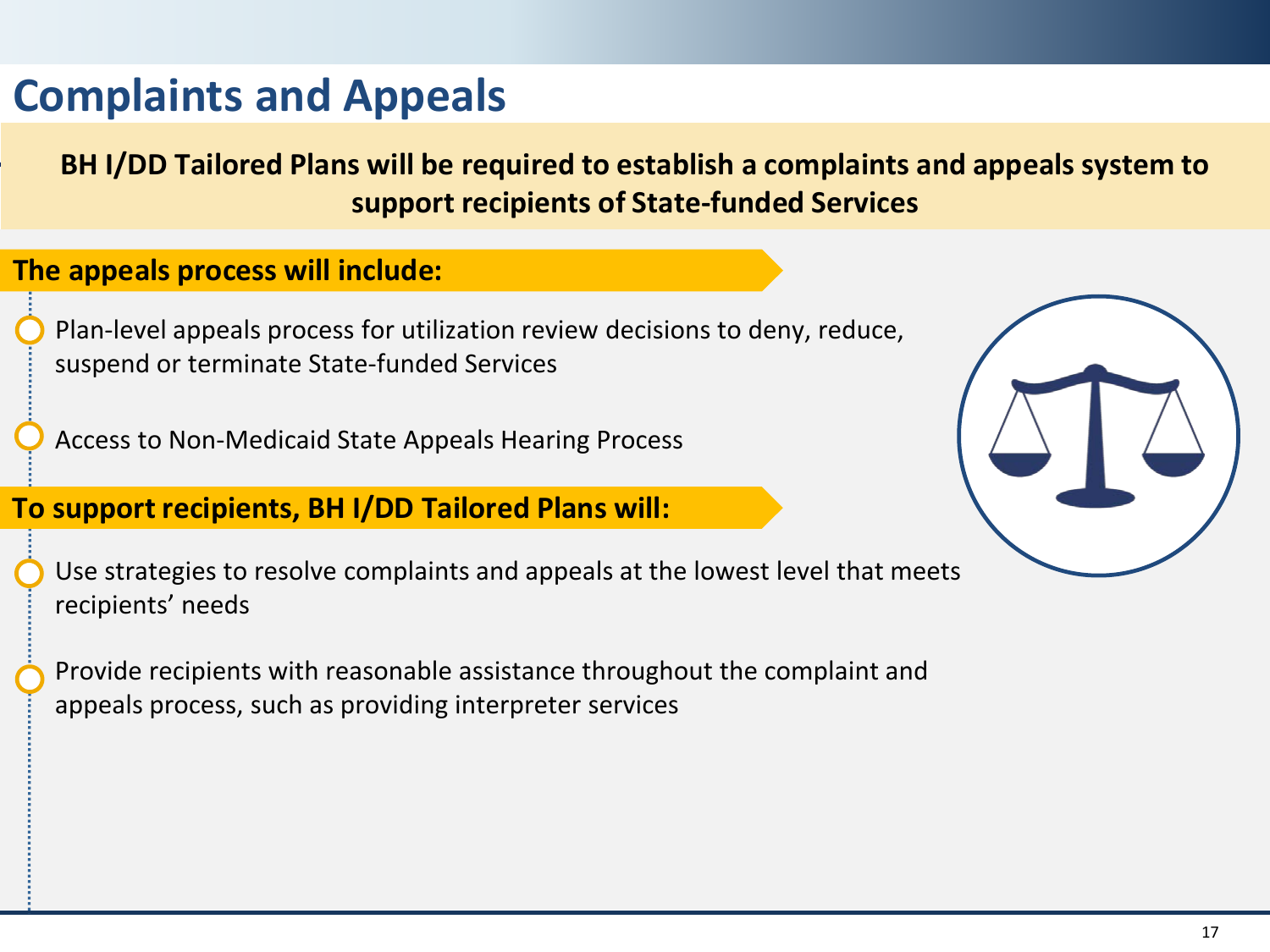# **Community Integration: In-Reach, Transition and Diversion**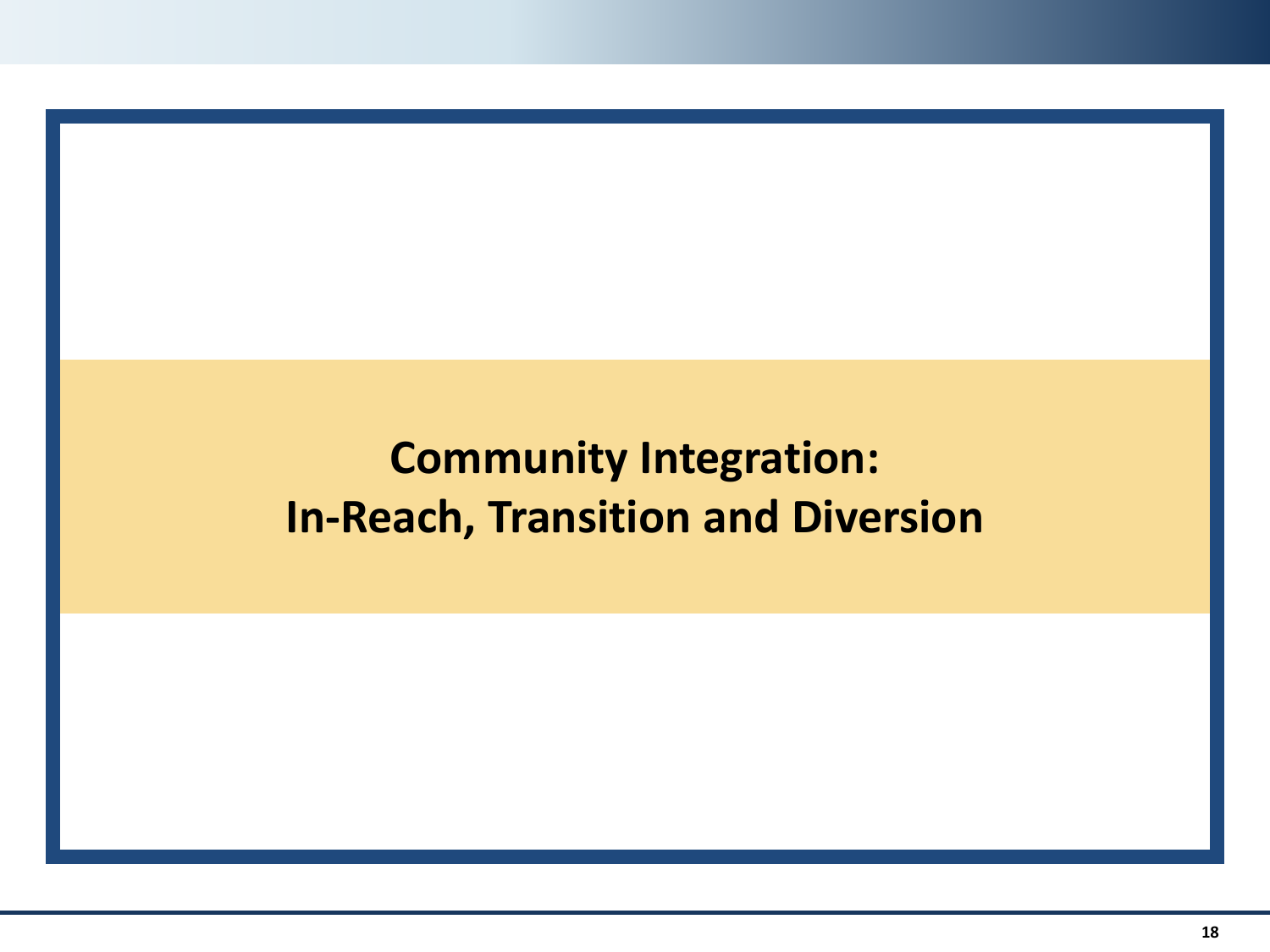### **In-Reach, Transition and Diversion**

**BH I/DD Tailored Plans will connect individuals who are residing in or at risk of entry into an institutional setting or adult care home (ACH) to community based services and supports to promote community integration** 

#### **Individuals with I/DD, TBI, SMI, or SED Residing in Institutional Settings or ACHs\***



**Diversion:** Diversion staff will work to support individuals at risk of requiring care in an institutional setting or adult care home to remain in the community, including by screening them for eligibility and providing linkages to community based services

\*BH I/DD Tailored Plans will conduct in-reach and transition activities for individuals in ACHs who have SMI \*\*ACH residents with SMI who will not likely be eligible for Medicaid after discharge will not receive transition services.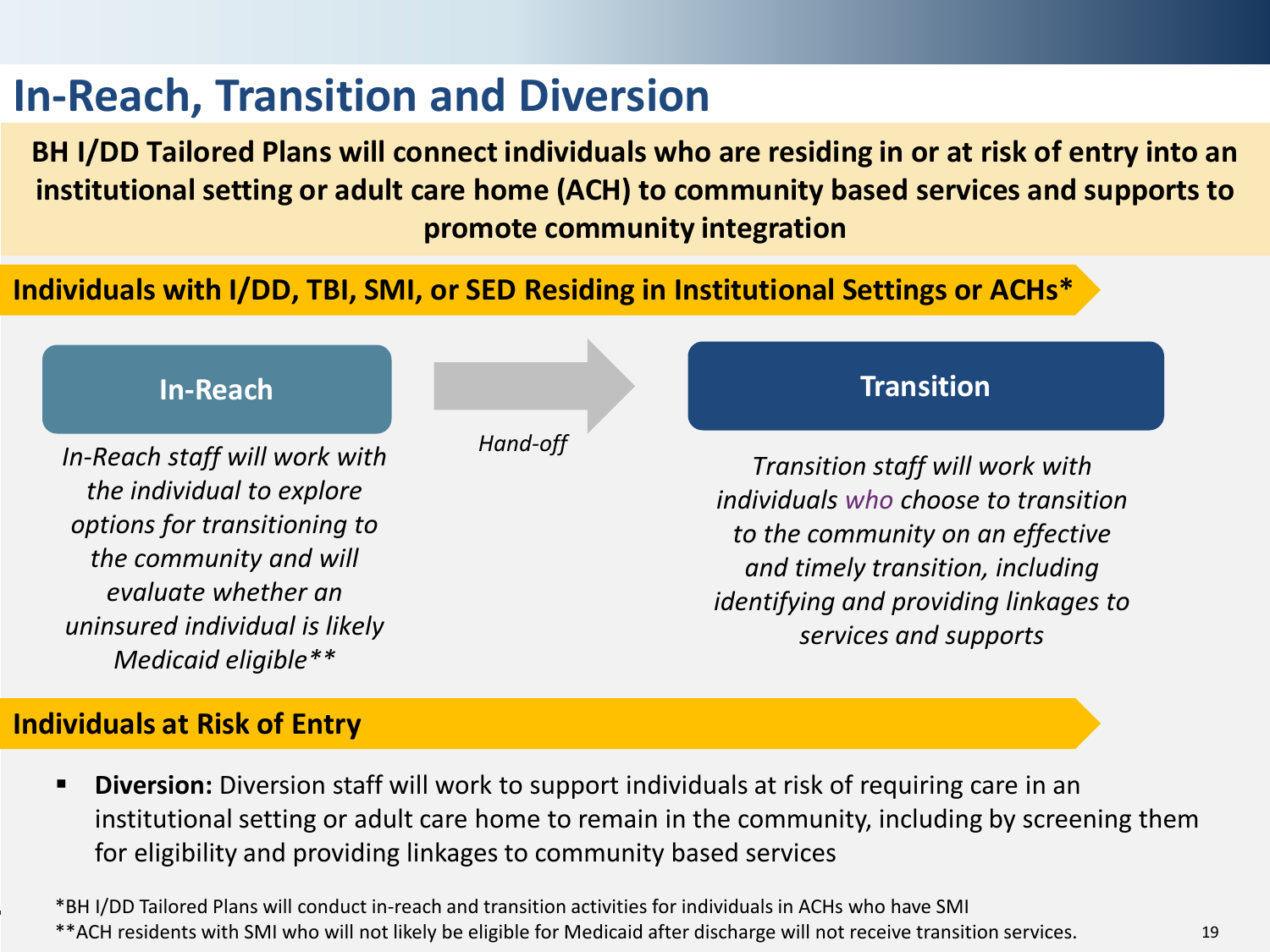#### **Local Health Functions**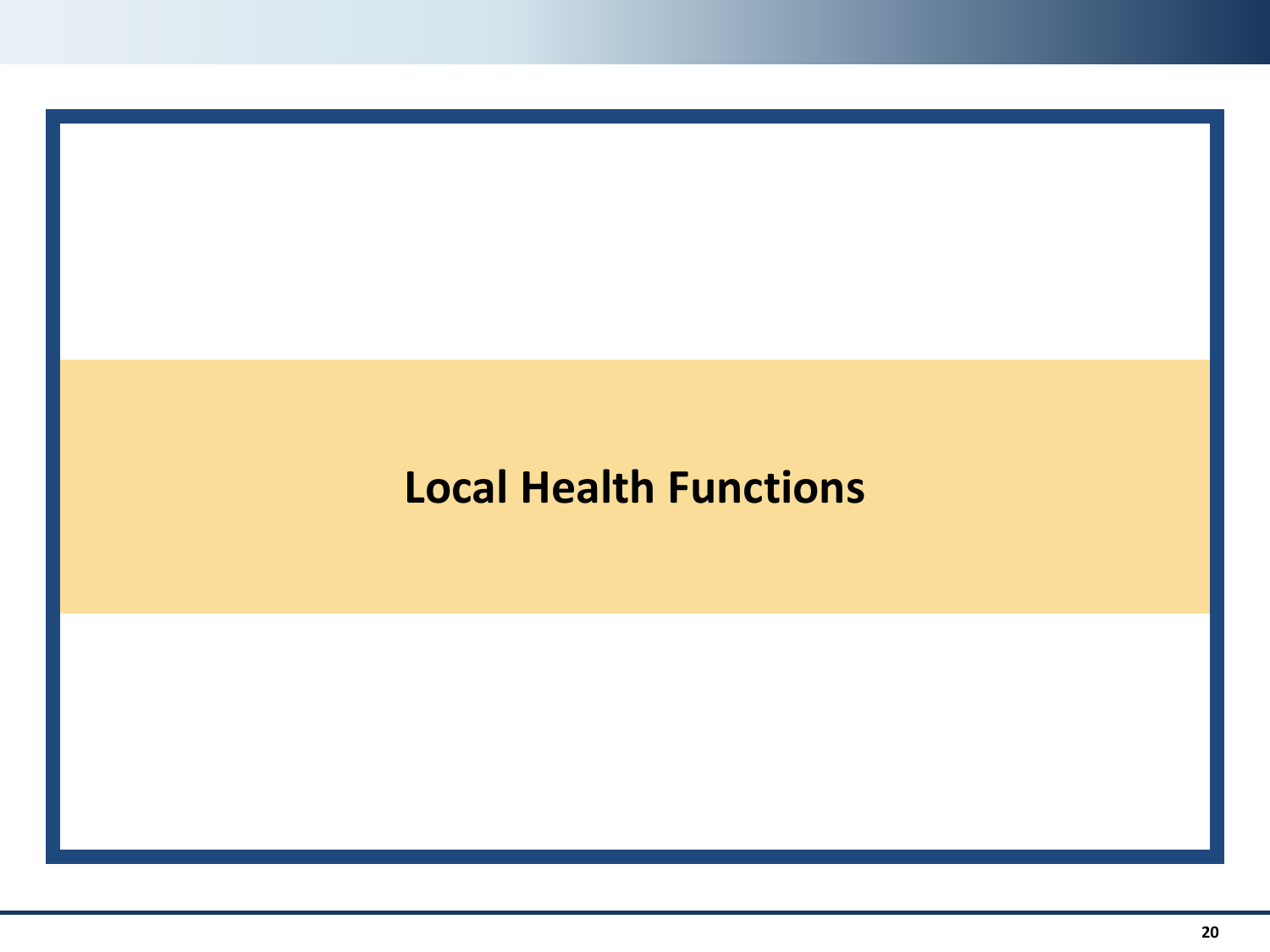# **Local Health Functions**

**BH I/DD Tailored Plans will be required to work with Standard Plans and other stakeholders to support the delivery of "local health functions," which focus on health prevention and promotion for the Medicaid and State-funded populations**

#### **Crisis/Involuntary Commitment:**

- Continue to implement and update the community crisis plans
- Work to increase access to behavioral health crisis options

#### **Disaster Emergency Response:**

- Develop region specific response plans
- Comply with specific network adequacy and prescription requirements to reduce barriers to care
- **Provide behavioral health services to members residing in shelters**

**Collaboratives:** Support local collaboratives tailored to address unique populations including crisis and children's System of Care collaboratives

**Natural and Community Supports:** Connect recipients to housing, supported employment, free and low-cost prescriptions *(State-funded populations only),* and other social services that promote community inclusion principles and are funded through other sources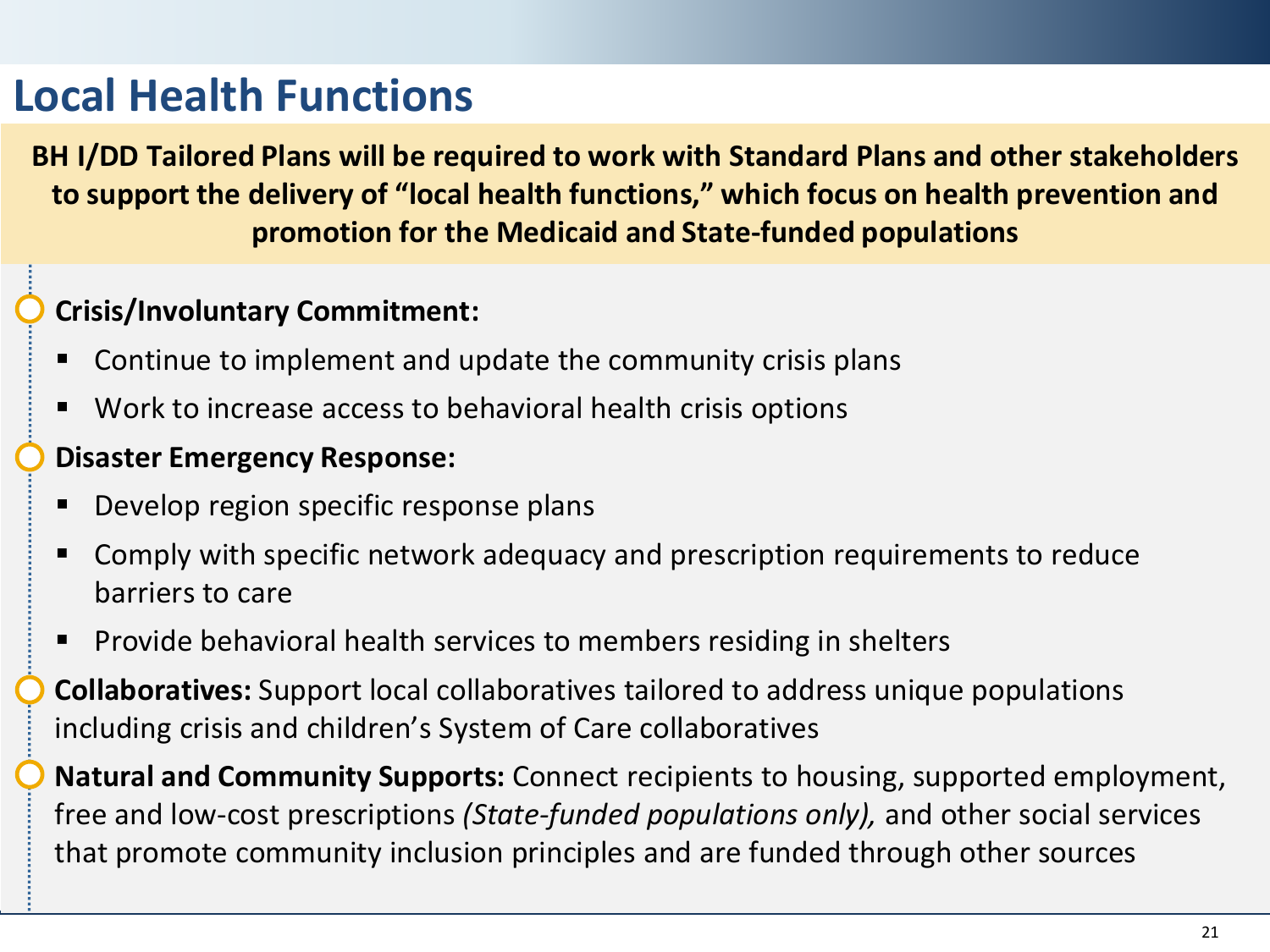### **Accountability**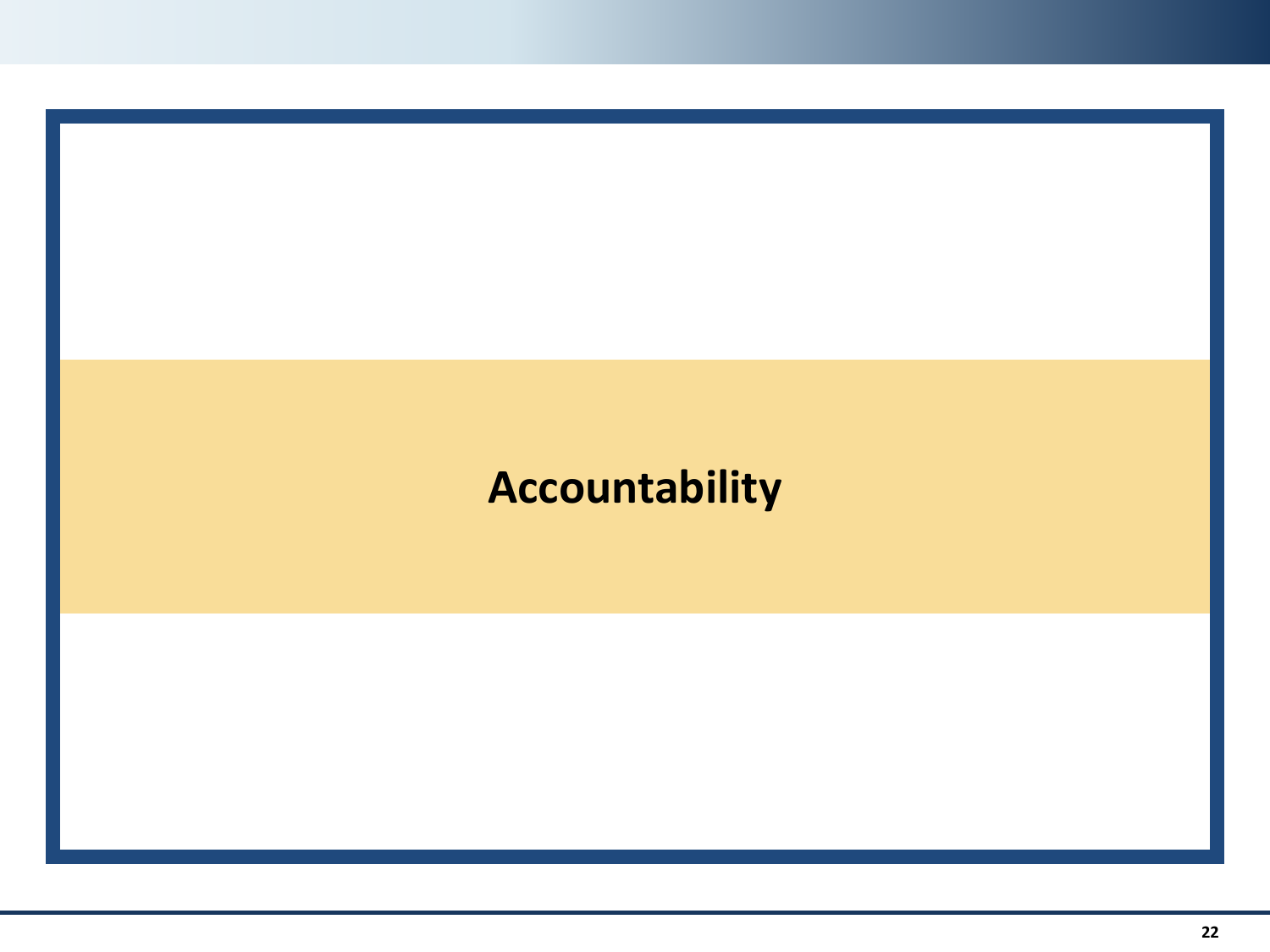### **Accountability**

**The Department will oversee the BH I/DD Tailored Plan's management of State-funded Services to ensure the health, safety and welfare of recipients and stewardship of state and federal funds**

**Areas that BH I/DD Tailored Plans will be required to report on include:**



**Quality measures complementary to Medicaid as well as distinct to State-funded Services**



**Eligibility data on State-funded Services recipients to ensure stewardship of funds and connection to available coverage**



**Service utilization and spending data to ensure appropriate allocation of funds and provide progress towards federal and state programmatic goals**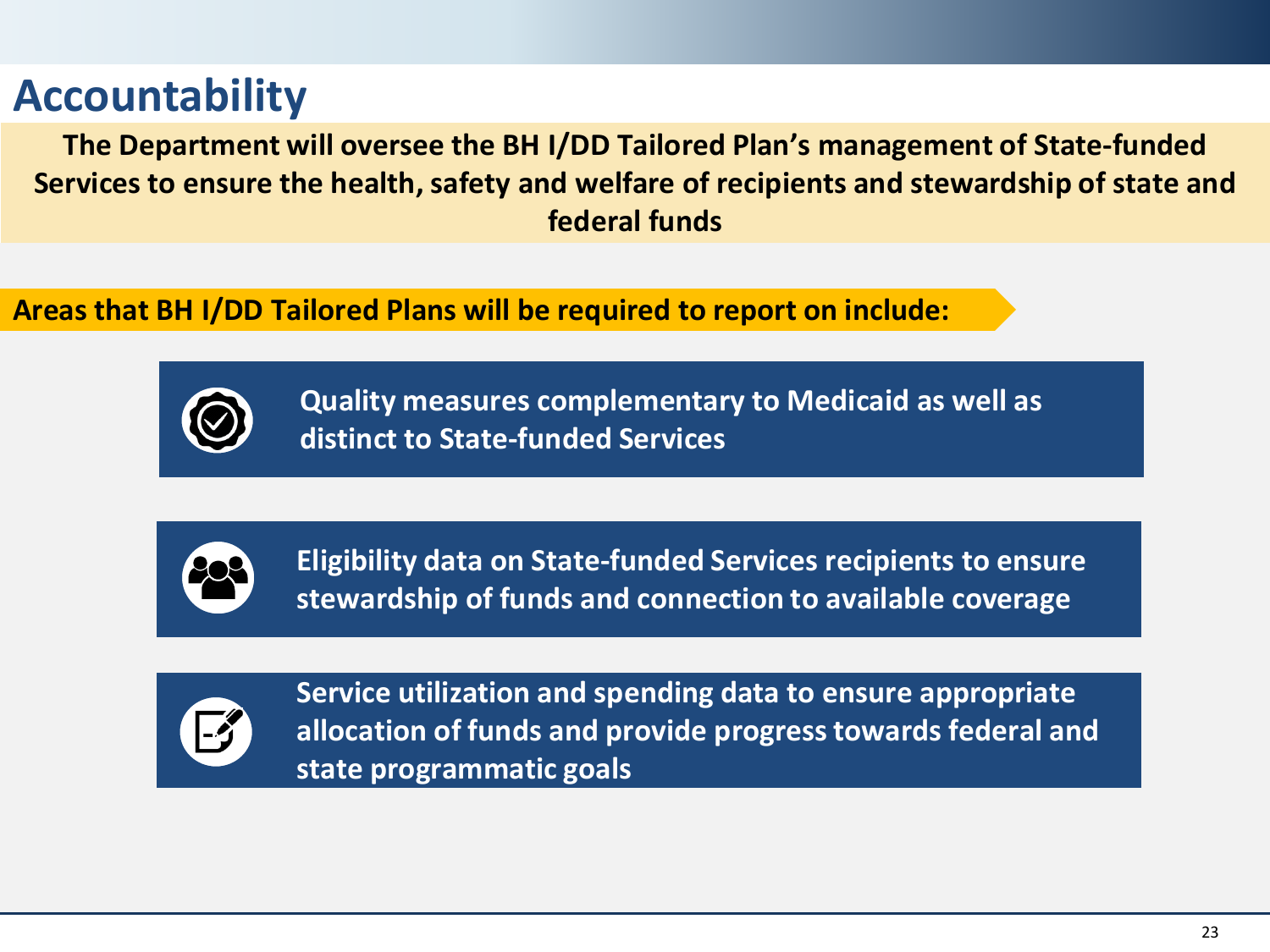#### **What To Do Next**